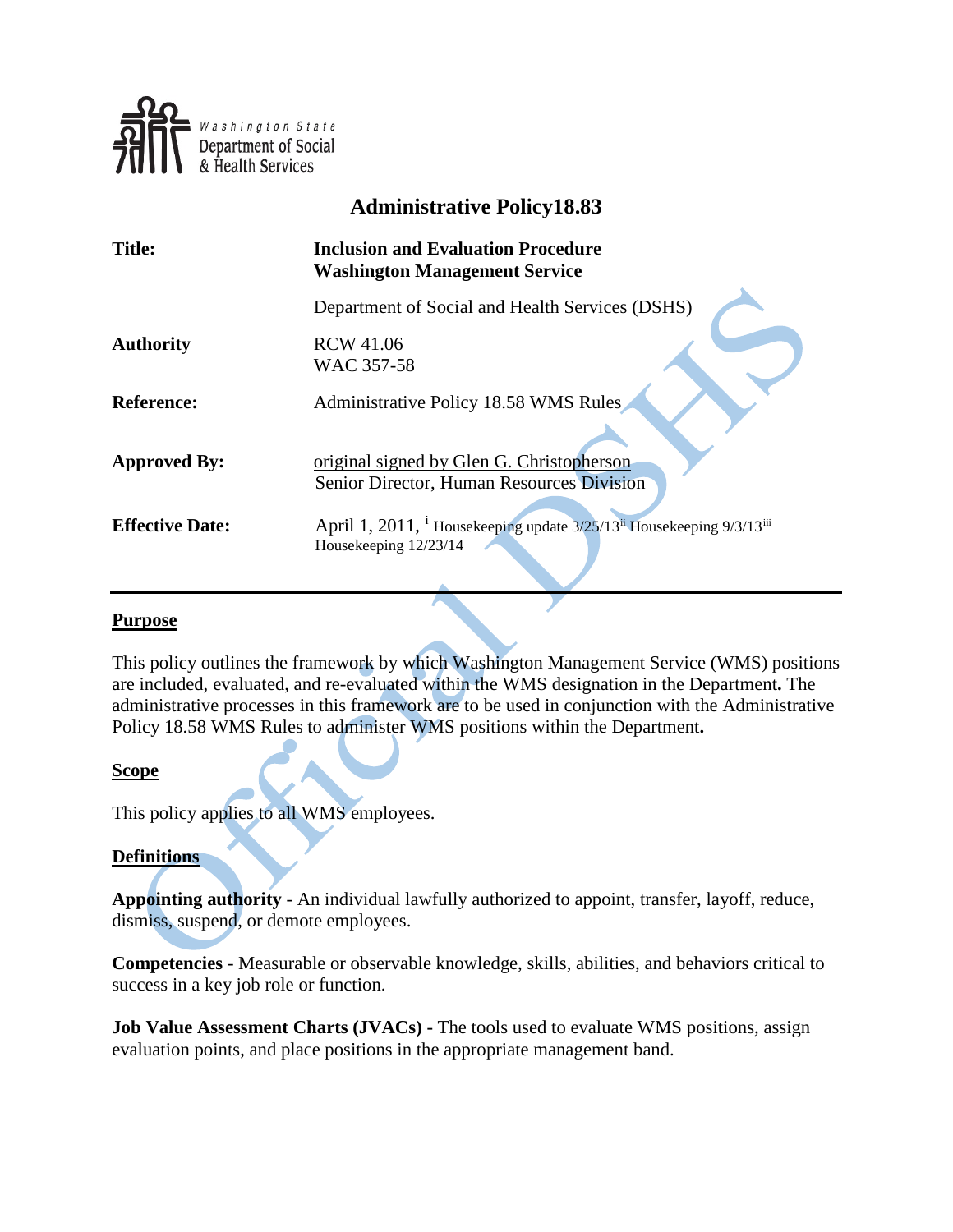Administrative Policy 18.83 April 1, 2011 Page 2

**Management band -** A series of management levels included in WMS. Placement in a band is based on the following factors; accountability, decision making and policy impact, and the knowledge, skills, and abilities required for the position (nature of management).

**Point value -** The points resulting from an evaluation of a position using the Job Value Assessment Chart (JVAC).

**Position description -** The form used to document job duties and responsibilities for WMS positions.

**Salary Standard** - Within a management band a salary standard is the maximum dollar amount assigned to a position.

**Washington Management Service (WMS) -** The system of personnel administration that applies to classified managerial employees or positions under the jurisdiction of RCW 41.06.022 and 41.06.500 and those chapters of Title 357-58 WAC adopted by the director of the Office of the State Human Resources Director (OSHRD).

WMS coordinator – A human resources professional who administers the WMS process within the department and serves as the single point of contact between the department and OSHRD for all WMS issues. The WMS coordinator convenes and chairs the WMS Banding committee and is responsible for ensuring that the department's WMS reports and procedures and updates or changes are submitted to OSHRD.

**WMS Banding Committee** – A committee assigned and formally trained to determine inclusion of positions into WMS and evaluate those positions using the JVAC tools. The committee must include at a minimum the Department WMS coordinator, a management representative or human resource professional from another agency, and a manager selected by the Senior Director of Human Resources.

### **WMS coordinator**

The Classification and Compensation Administrator is the WMS coordinator and the single point of contact between the Office of the State Human Resources Director regarding WMS issues.

## **A. Criteria to include a position in WMS**

1. For a position to be included in WMS, the duties and responsibilities assigned must meet at least one element of a five-part definition as stated in WAC 357-58-035. The five parts are as follows:

- a) Formulates statewide policy or directs the work of an agency or an agency subdivision.
- b) Administers one or more statewide policies or programs of the agency or agency subdivision.
- c) Manages, administers, and controls an agency or agency subdivision, including physical, financial, or personnel resources.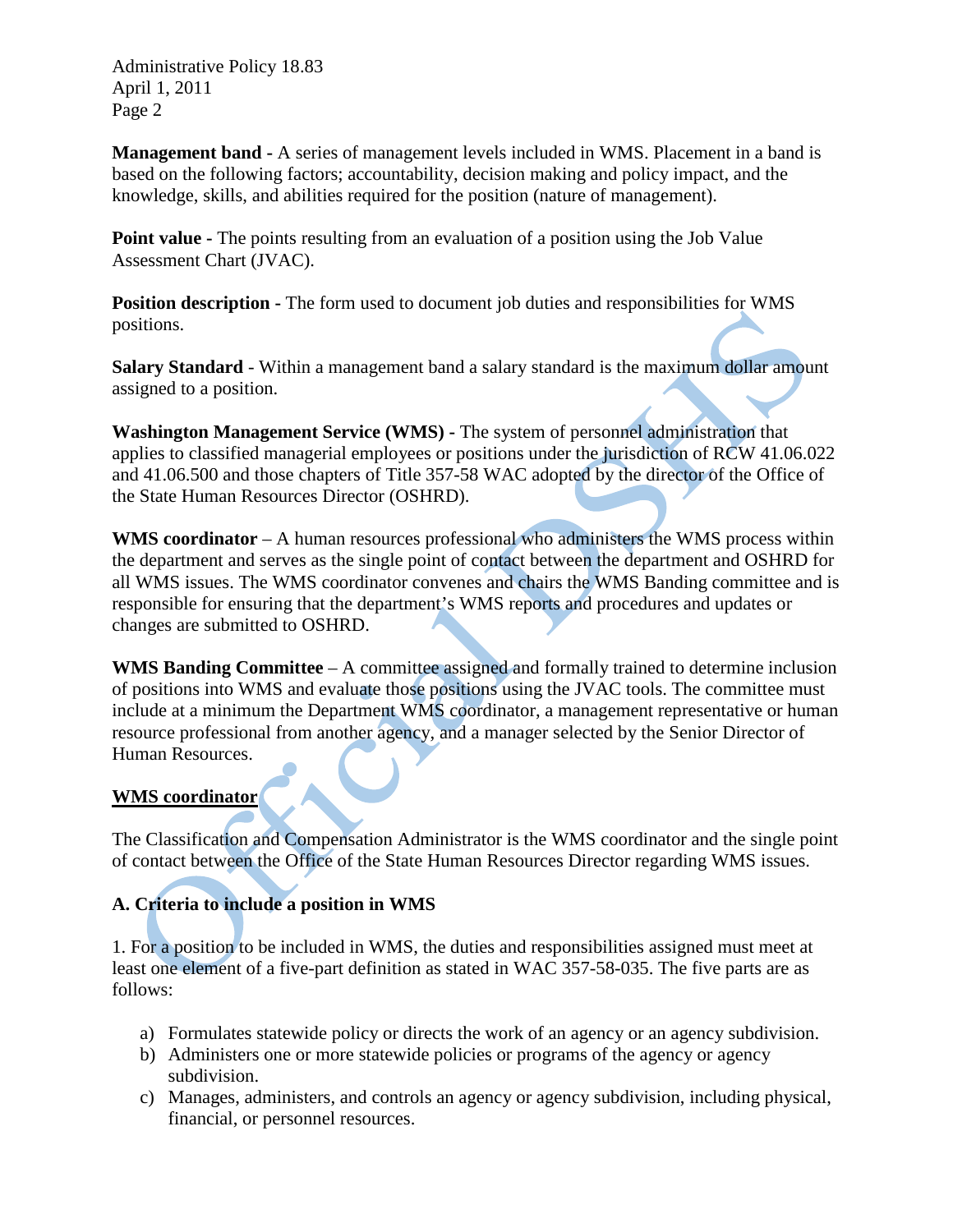Administrative Policy 18.83 April 1, 2011 Page 3

- d) Has substantial responsibility in personnel administration, legislative relations, public information or the preparation and administration of budgets.
- e) Functions above the first level of supervision **and** exercises authority that is not merely routine or clerical in nature **and** requires the consistent use of independent judgment.
- 2. Administrations may not exceed the authorized WMS Control Point for WMS positions.

### **B. Process to establish, include, evaluate and revaluate a position in WMS**

- 1. The position's supervisor completes a WMS position description form and identifies competencies needed according to program and business needs. If the position is filled, the supervisor will collaborate with the incumbent to complete the WMS position description form, ensuring assigned duties and responsibilities, as well as competencies, are accurately reflected.
- 2. The supervisor completes the WMS PDF Form for the position, attaches the completed position description and organization chart(s); forwards the documents to the appointing authority or designee for consideration. If the appointing authority or designee endorses the request, he or she will forward the package to the appropriate Executive Leadership member or designee for action. Approved requests are forwarded to the WMS coordinator.
- 3. An employee in a WMS position may request a position review by submitting a written request to the WMS coordinator. The request must detail the basis for the review. An updated WMS position description must be submitted with the request form. An employee in an acting WMS appointment may only request review of the inclusion or exclusion of the position in WMS.

Establish and Include:

- 1. The WMS coordinator reviews the information for completeness and convenes a meeting of the WMS Banding Committee.
- 2. Using the WMS inclusion guidelines, the agency's WMS Banding committee reviews the position for inclusion. If the position meets the criteria for inclusion, the appropriate JVAC tool and WMS evaluator's handbook will be used to evaluate the position for management band placement. The Committee may also use internal and/or external benchmark positions to help determine appropriate band placement. The appointing authority or designee may be invited to a committee meeting to answer questions about the position or supporting documents.
- 3. The WMS coordinator completes the WMS evaluation summary form and notifies the appointing authority and the incumbent (if applicable) of the committee's decisions regarding inclusion and band placement.

Review or Reevaluate: